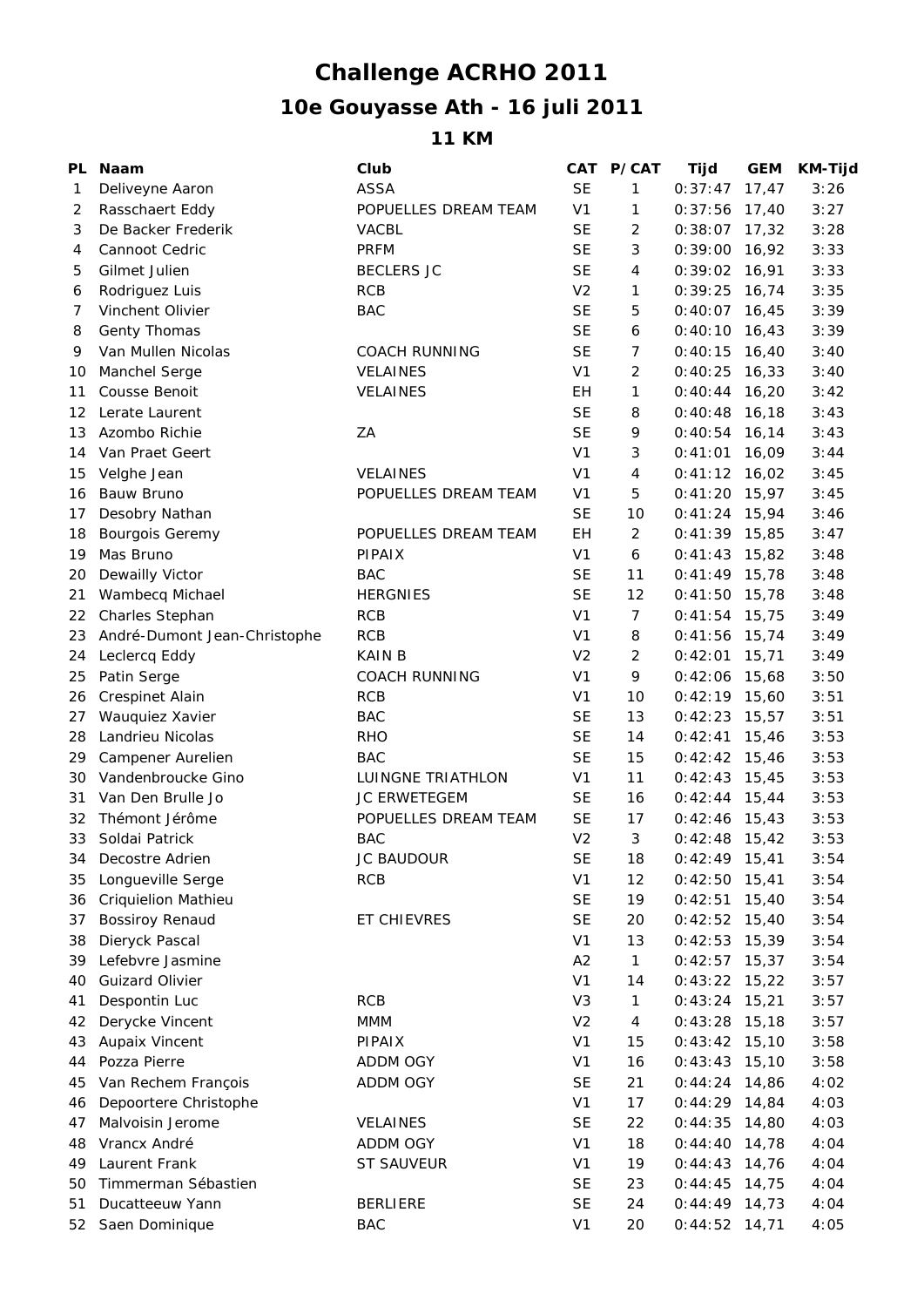| PL | <b>Naam</b>               | Club                       | CAT            | <b>P/CAT</b>   | Tijd            | <b>GEM</b> | <b>KM-Tijd</b> |
|----|---------------------------|----------------------------|----------------|----------------|-----------------|------------|----------------|
| 53 | <b>Escoyez Alexis</b>     | NO LIMIT TEAM              | EH             | 3              | 0:45:07         | 14,63      | 4:06           |
| 54 | Declercq Philippe         | <b>FLOBECQ</b>             | V <sub>1</sub> | 21             | 0:45:17         | 14,57      | 4:07           |
| 55 | Garbin Rudi               |                            | V <sub>1</sub> | 22             | 0:45:41         | 14,45      | 4:09           |
| 56 | Prunaux Olivier           |                            | V <sub>1</sub> | 23             | 0:45:51         | 14,39      | 4:10           |
| 57 | Vandriessche Jean-Marie   | <b>BAC</b>                 | V <sub>3</sub> | $\overline{2}$ | 0:46:05         | 14,32      | 4:11           |
| 58 | Delmeule Michel           | <b>PIPAIX</b>              | V <sub>1</sub> | 24             | 0:46:06         | 14,32      | 4:11           |
| 59 | Demay François            | <b>JUPITEAM</b>            | <b>SE</b>      | 25             | 0:46:08         | 14,31      | 4:12           |
| 60 | Lampe Pascal              |                            | V <sub>1</sub> | 25             | 0:46:21         | 14,24      | 4:13           |
| 61 | Gilquain Patrick          | POPUELLES DREAM TEAM       | <b>SE</b>      | 26             | 0:46:25         | 14,22      | 4:13           |
| 62 | <b>Bailey Edward</b>      | <b>CAP TEAM</b>            | <b>SE</b>      | 27             | 0:46:30         | 14,19      | 4:14           |
| 63 | Nyssen Alain              | <b>BAC</b>                 | V <sub>1</sub> | 26             | 0:46:35         | 14,17      | 4:14           |
| 64 | Petini Ryan               |                            | EH             | $\overline{4}$ | 0:46:37         | 14,16      | 4:14           |
| 65 | <b>Biltresse Maxime</b>   |                            | <b>SE</b>      | 28             | $0:46:39$ 14,15 |            | 4:14           |
| 66 | Saudemont Frederic        | <b>COACH RUNNING</b>       | V <sub>1</sub> | 27             | $0:46:54$ 14,07 |            | 4:16           |
| 67 | Meersseman Etienne        | VELAINES                   | V <sub>1</sub> | 28             | 0:46:55         | 14,07      | 4:16           |
| 68 | Stockmans François        | RCB                        | V <sub>1</sub> | 29             | $0:46:58$ 14,05 |            | 4:16           |
| 69 | Durant Luc                | <b>RSCM</b>                | V <sub>1</sub> | 30             | 0:47:00         | 14,04      | 4:16           |
| 70 | Simonow Sebastien         |                            | <b>SE</b>      | 29             | 0:47:01         | 14,04      | 4:16           |
| 71 | Loquet Thomas             | <b>ET CHIEVRES</b>         | <b>SE</b>      | 30             | 0:47:05         | 14,02      | 4:17           |
| 72 | Godart Michael            | <b>ECLATES PERUWELZ</b>    | <b>SE</b>      | 31             | 0:47:06         | 14,01      | 4:17           |
| 73 | Vanaise Jérome            | ET CHIEVRES                | <b>SE</b>      | 32             | $0:47:10$ 13,99 |            | 4:17           |
| 74 | Sinty Stéphane            |                            | <b>SE</b>      | 33             | 0:47:11         | 13,99      | 4:17           |
| 75 | Destrebecq Bernard        |                            | V <sub>1</sub> | 31             | $0:47:12$ 13,98 |            | 4:17           |
| 76 | Declercq Joe              | CEPAL                      | V <sub>2</sub> | 5              | $0:47:13$ 13,98 |            | 4:18           |
| 77 | Populin Julien            |                            | <b>SE</b>      | 34             | $0:47:15$ 13,97 |            | 4:18           |
| 78 | Van Nieuwenhuize Wim      | <b>KASVO</b>               | V <sub>1</sub> | 32             | $0:47:16$ 13,96 |            | 4:18           |
| 79 | <b>Faux Daniel</b>        |                            | V <sub>2</sub> | 6              | $0:47:19$ 13,95 |            | 4:18           |
| 80 | Sarot Pascale             | <b>PRFM</b>                | A2             | 2              | $0:47:29$ 13,90 |            | 4:19           |
|    |                           | <b>ATHRUNNERS</b>          | V <sub>1</sub> | 33             |                 |            | 4:20           |
| 81 | Willocq Jean Luc          |                            |                |                | 0:47:41         | 13,84      |                |
| 82 | Vantrimpont Damien        |                            | <b>SE</b>      | 35             | 0:47:45         | 13,82      | 4:20           |
| 83 | <b>Wiseur Alexis</b>      |                            | EH             | 5              | 0:47:47         | 13,81      | 4:21           |
| 84 | Delplace Jean Noel        | <b>ECLATES PERUWELZ</b>    | V <sub>1</sub> | 34             | $0:47:51$ 13,79 |            | 4:21           |
| 85 | Toubeau Dominique         | <b>SPHO</b>                | V <sub>1</sub> | 35             | $0:47:56$ 13,77 |            | 4:21           |
| 86 | Houyoux Frédéric          |                            | V <sub>1</sub> | 36             | $0:47:58$ 13,76 |            | 4:22           |
| 87 | Descamps Stany            | <b>ECLATES PERUWELZ</b>    | V <sub>1</sub> | 37             | 0:48:00         | 13,75      | 4:22           |
| 88 | Delhuvenne Rene           |                            | V <sub>2</sub> | $\overline{7}$ | 0:48:01         | 13,75      | 4:22           |
| 89 | Beghin Jean Francois      | POPUELLES DREAM TEAM       | <b>SE</b>      | 36             | 0:48:02         | 13,74      | 4:22           |
| 90 | Vandergeeten Jeoffrey     | <b>RCB</b>                 | <b>SE</b>      | 37             | $0:48:04$ 13,73 |            | 4:22           |
| 91 | Boulanger Julien          | <b>JCSA</b>                | <b>SE</b>      | 38             | 0:48:05         | 13,73      | 4:22           |
| 92 | Melchior Jean Romain      | POPUELLES DREAM TEAM       | <b>SE</b>      | 39             | 0:48:06         | 13,72      | 4:22           |
| 93 | Ramdane Ahmed             |                            | V <sub>1</sub> | 38             | 0:48:07         | 13,72      | 4:22           |
| 94 | Pottier Philippe          | COMB                       | <b>SE</b>      | 40             | $0:48:09$ 13,71 |            | 4:23           |
| 95 | Lecocq Pierre             | CAP TEAM                   | V <sub>2</sub> | 8              | 0:48:20         | 13,66      | 4:24           |
| 96 | <b>Galand Daniel</b>      |                            | V <sub>1</sub> | 39             | 0:48:22         | 13,65      | 4:24           |
| 97 | Cordaro Filippo           |                            | V <sub>2</sub> | 9              | $0:48:24$ 13,64 |            | 4:24           |
| 98 | Claes Alexandre           | <b>DELHAILE GROUP</b>      | V <sub>1</sub> | 40             | 0:48:27         | 13,62      | 4:24           |
| 99 | Sel Michel                | <b>ACLO BJB</b>            | V4             | $\mathbf{1}$   | 0:48:34         | 13,59      | 4:25           |
|    | 100 Druart Philippe       | <b>ATHRUNNERS</b>          | V <sub>1</sub> | 41             | 0:48:35         | 13,58      | 4:25           |
|    | 101 Heremans Patrick      | <b>ADDM OGY</b>            | V <sub>1</sub> | 42             | $0:48:36$ 13,58 |            | 4:25           |
|    | 102 Mat Benoit            | <b>TOURNAI GENERALE</b>    | V <sub>1</sub> | 43             | 0:48:37         | 13,58      | 4:25           |
|    | 103 Christiaens Xavier    | <b>TOURNAI GENERALE</b>    | V <sub>1</sub> | 44             | 0:48:38         | 13,57      | 4:25           |
|    | 104 Dhondt Sébastien      |                            | <b>SE</b>      | 41             | $0:48:39$ 13,57 |            | 4:25           |
|    | 105 Berton Jean-Marc      | <b>BAC</b>                 | V <sub>2</sub> | 10             | 0:48:40         | 13,56      | 4:25           |
|    | 106 Van Den Brulle Roland | <b>TORTUES MESLINOISES</b> | V <sub>3</sub> | 3              | 0:48:41         | 13,56      | 4:26           |
|    | 107 Baldan Walter         | <b>RCB</b>                 | V <sub>2</sub> | 11             | 0:48:42         | 13,55      | 4:26           |
|    | 108 Frederic Marie Pierre | <b>ACCROS 5 CLOCHERS</b>   | A <sub>1</sub> | $\mathbf{1}$   | 0:48:43         | 13,55      | 4:26           |
|    | 109 Binet Johnny          | <b>ACCROS 5 CLOCHERS</b>   | V <sub>1</sub> | 45             | $0:48:44$ 13,54 |            | 4:26           |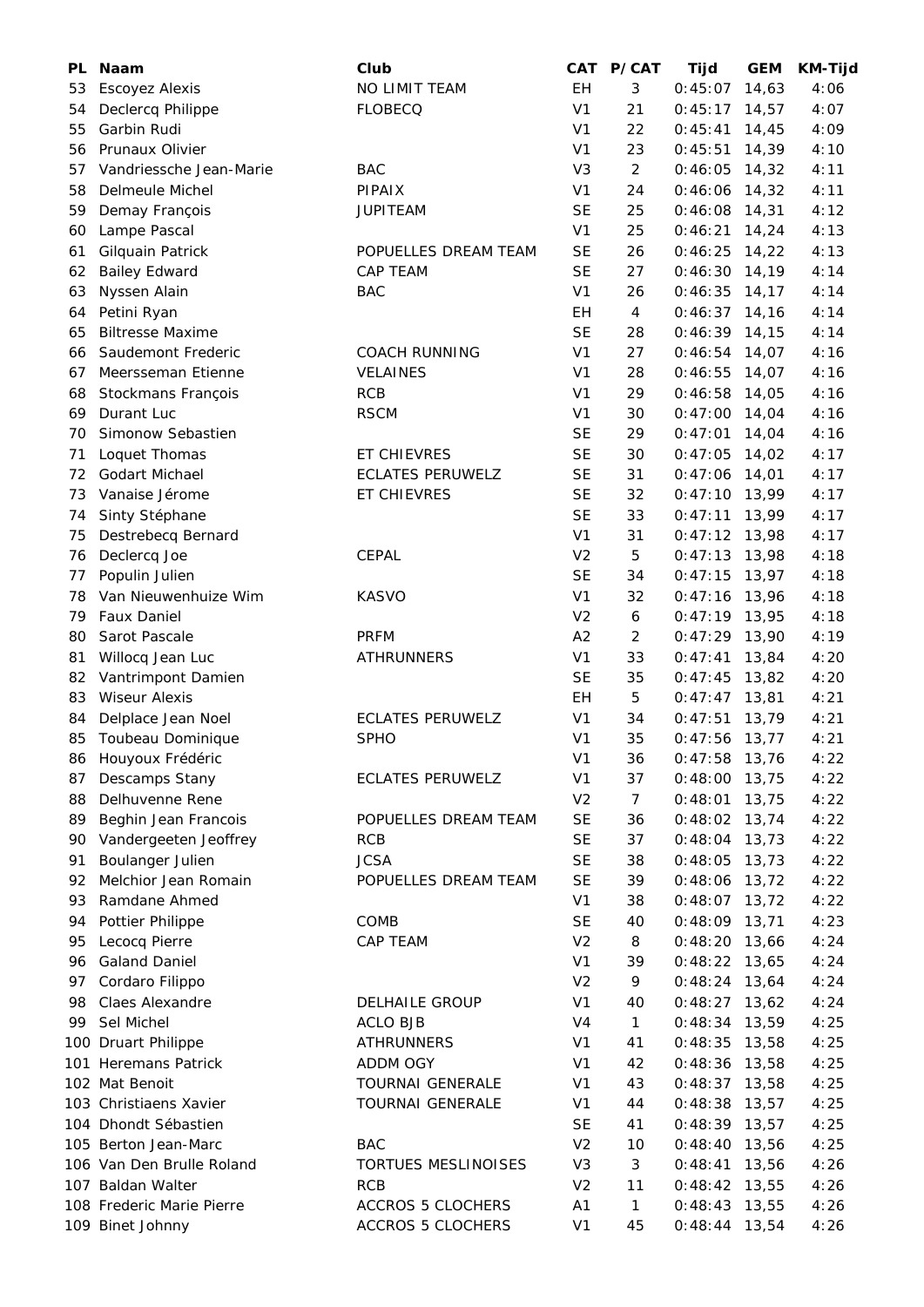| PL Naam                    | Club                    | CAT            | <b>P/CAT</b>   | Tijd            | <b>GEM</b> | <b>KM-Tijd</b> |
|----------------------------|-------------------------|----------------|----------------|-----------------|------------|----------------|
| 110 Miseri Gino            | <b>ADDM OGY</b>         | V <sub>1</sub> | 46             | 0:48:45         | 13,54      | 4:26           |
| 111 Di Meo Maria-Rita      | <b>RCB</b>              | A1             | 2              | $0:48:53$ 13,50 |            | 4:27           |
| 112 Destrebecq Francois    | AG RUNNING TEAM         | <b>SE</b>      | 42             | $0:48:55$ 13,49 |            | 4:27           |
| 113 Dervaux Jean-Michel    | <b>PIPAIX</b>           | V <sub>1</sub> | 47             | $0:48:56$ 13,49 |            | 4:27           |
| 114 Van Caenegem Vincent   | ET CHIEVRES             | <b>SE</b>      | 43             | $0:48:57$ 13,48 |            | 4:27           |
| 115 Procureur Laurent      | <b>DRT</b>              | <b>SE</b>      | 44             | $0:48:58$ 13,48 |            | 4:27           |
| 116 Cardon Fabrice         |                         | V <sub>1</sub> | 48             | $0:49:08$ 13,43 |            | 4:28           |
| 117 Masure Stéphane        |                         | V <sub>1</sub> | 49             | 0:49:11         | 13,42      | 4:28           |
| 118 Fontaine Martin        |                         | EH             | 6              | $0:49:14$ 13,41 |            | 4:29           |
| 119 Barrez Francis         |                         | V <sub>2</sub> | 12             | $0:49:16$ 13,40 |            | 4:29           |
| 120 Vilain Andre           | <b>BAC</b>              | V <sub>2</sub> | 13             | $0:49:20$ 13,38 |            | 4:29           |
| 121 Delcourte Maxence      | <b>BAC</b>              | EH             | $\overline{7}$ | $0:49:22$ 13,37 |            | 4:29           |
| 122 Fevrier David          | <b>ECLATES PERUWELZ</b> | <b>SE</b>      | 45             | $0:49:23$ 13,36 |            | 4:29           |
| 123 Debaisieux Serge       |                         | V <sub>2</sub> | 14             | $0:49:27$ 13,35 |            | 4:30           |
| 124 Lemoine Samuel         | <b>JCSA</b>             | <b>SE</b>      | 46             | $0:49:28$ 13,34 |            | 4:30           |
| 125 Bureau Laurentin       | <b>OSGA</b>             | EH             | 8              | $0:49:34$ 13,32 |            | 4:30           |
| 126 Chapuis Fabien         | <b>ECLATES PERUWELZ</b> | V <sub>1</sub> | 50             | $0:49:35$ 13,31 |            | 4:30           |
| 127 Vilain Vincent         | <b>BAC</b>              | <b>SE</b>      | 47             | $0:49:36$ 13,31 |            | 4:31           |
| 128 Delannay Samuel        |                         | <b>SE</b>      | 48             | $0:49:37$ 13,30 |            | 4:31           |
| 129 Baekelandt Dany        | <b>VELAINES</b>         | V <sub>2</sub> | 15             | 0:49:38         | 13,30      | 4:31           |
| 130 Devos Sebastien        | <b>KAIN B</b>           | <b>SE</b>      | 49             | $0:49:39$ 13,29 |            | 4:31           |
| 131 Detemmerman Bruno      | <b>VELAINES</b>         | V <sub>1</sub> | 51             | $0:49:42$ 13,28 |            | 4:31           |
| 132 Audoor Alain           | VELAINES                | V <sub>2</sub> | 16             | $0:49:44$ 13,27 |            | 4:31           |
| 133 Vandenbulcke Francis   | <b>MMM</b>              | V <sub>2</sub> | 17             | $0:49:45$ 13,27 |            | 4:31           |
| 134 Boucau William         | <b>RHO</b>              | V <sub>1</sub> | 52             | $0:49:47$ 13,26 |            | 4:32           |
| 135 Lechantre Sylvette     |                         | A1             | 3              | $0:49:57$ 13,21 |            | 4:32           |
| 136 Duquenne Michel        | <b>JCSA</b>             | V <sub>2</sub> | 18             | $0:50:02$ 13,19 |            | 4:33           |
| 137 Dumortier Jean Jacques |                         | V <sub>2</sub> | 19             | $0:50:08$ 13,16 |            | 4:33           |
| 138 Boutriaux Michael      | <b>ETENGHIEN</b>        | <b>SE</b>      | 50             | $0:50:10$ 13,16 |            | 4:34           |
| 139 Deman Olivier          | <b>BAC</b>              | V <sub>1</sub> | 53             | 0:50:11         | 13,15      | 4:34           |
| 140 Petini Maurizio        |                         | V <sub>2</sub> | 20             | $0:50:17$ 13,13 |            | 4:34           |
| 141 Van Damme Eric         | ATH                     | V <sub>1</sub> | 54             | $0:50:18$ 13,12 |            | 4:34           |
| 142 Rousseau Jean-Philippe | <b>ECLATES PERUWELZ</b> | <b>SE</b>      | 51             | $0:50:20$ 13,11 |            | 4:35           |
| 143 Duflot Gregory         |                         | <b>SE</b>      | 52             | $0:50:21$ 13,11 |            | 4:35           |
| 144 Flameng Laurent        | <b>FLOBECQ</b>          | <b>SE</b>      | 53             | 0:50:26         | 13,09      | 4:35           |
| 145 Bekers Noel            | ADDM OGY                | V <sub>3</sub> | 4              | 0:50:33         | 13,06      | 4:36           |
| 146 Deboever Francis       |                         | V <sub>1</sub> | 55             | 0:50:38         | 13,03      | 4:36           |
| 147 Robinet Bernard        | <b>RCB</b>              | V <sub>2</sub> | 21             | 0:50:40         | 13,03      | 4:36           |
| 148 Van Nerom Eddy         | ANDERLECHT              | V <sub>1</sub> | 56             | 0:50:51         | 12,98      | 4:37           |
| 149 D Hulster Jean Pierre  | ATH                     | V <sub>2</sub> | 22             | 0:50:52         | 12,98      | 4:37           |
| 150 Chambaere Regi         |                         | V <sub>1</sub> | 57             | $0:50:53$ 12,97 |            | 4:38           |
| 151 Flamme Thierri         | BAC                     | V <sub>2</sub> | 23             | $0:50:54$ 12,97 |            | 4:38           |
| 152 Vantrimpont Laurent    |                         | <b>SE</b>      | 54             | 0:50:55         | 12,96      | 4:38           |
| 153 Pawlowski Jean-Patrick | <b>ECLATES PERUWELZ</b> | V <sub>2</sub> | 24             | 0:50:56         | 12,96      | 4:38           |
| 154 Cnocquart Ludovic      | BAC                     | <b>SE</b>      | 55             | 0:50:58         | 12,95      | 4:38           |
| 155 Masai Christian        | KAIN B                  | V <sub>2</sub> | 25             | 0:50:59         | 12,95      | 4:38           |
| 156 Mahee Marc             | <b>FLOBECQ</b>          | V <sub>2</sub> | 26             | 0:51:00         | 12,94      | 4:38           |
| 157 Laenens Francis        | <b>RCB</b>              | V <sub>3</sub> | 5              | 0:51:01         | 12,94      | 4:38           |
| 158 Brisme Michel          | <b>PIPAIX</b>           | V3             | 6              | 0:51:06         | 12,92      | 4:39           |
| 159 Lebain Alain           | <b>VELAINES</b>         | V <sub>2</sub> | 27             | $0:51:07$ 12,91 |            | 4:39           |
| 160 Murray Jonathan        | <b>RCB</b>              | V <sub>2</sub> | 28             | 0:51:10         | 12,90      | 4:39           |
| 161 Olivier Vincent        | <b>TOURNAI GENERALE</b> | <b>SE</b>      | 56             | 0:51:11         | 12,89      | 4:39           |
| 162 Baikrich Guy           | RCB                     | V <sub>3</sub> | 7              | $0:51:12$ 12,89 |            | 4:39           |
| 163 Gooris Alain           | <b>RCB</b>              | V <sub>2</sub> | 29             | $0:51:13$ 12,89 |            | 4:39           |
| 164 Van Malleghem Ariane   | KAIN B                  | A2             | 3              | $0:51:14$ 12,88 |            | 4:39           |
| 165 Roty Michel            | KAIN B                  | V <sub>3</sub> | 8              | $0:51:15$ 12,88 |            | 4:40           |
| 166 Vanhaebost Georges     | <b>FLOC</b>             | V <sub>1</sub> | 58             | $0:51:22$ 12,85 |            | 4:40           |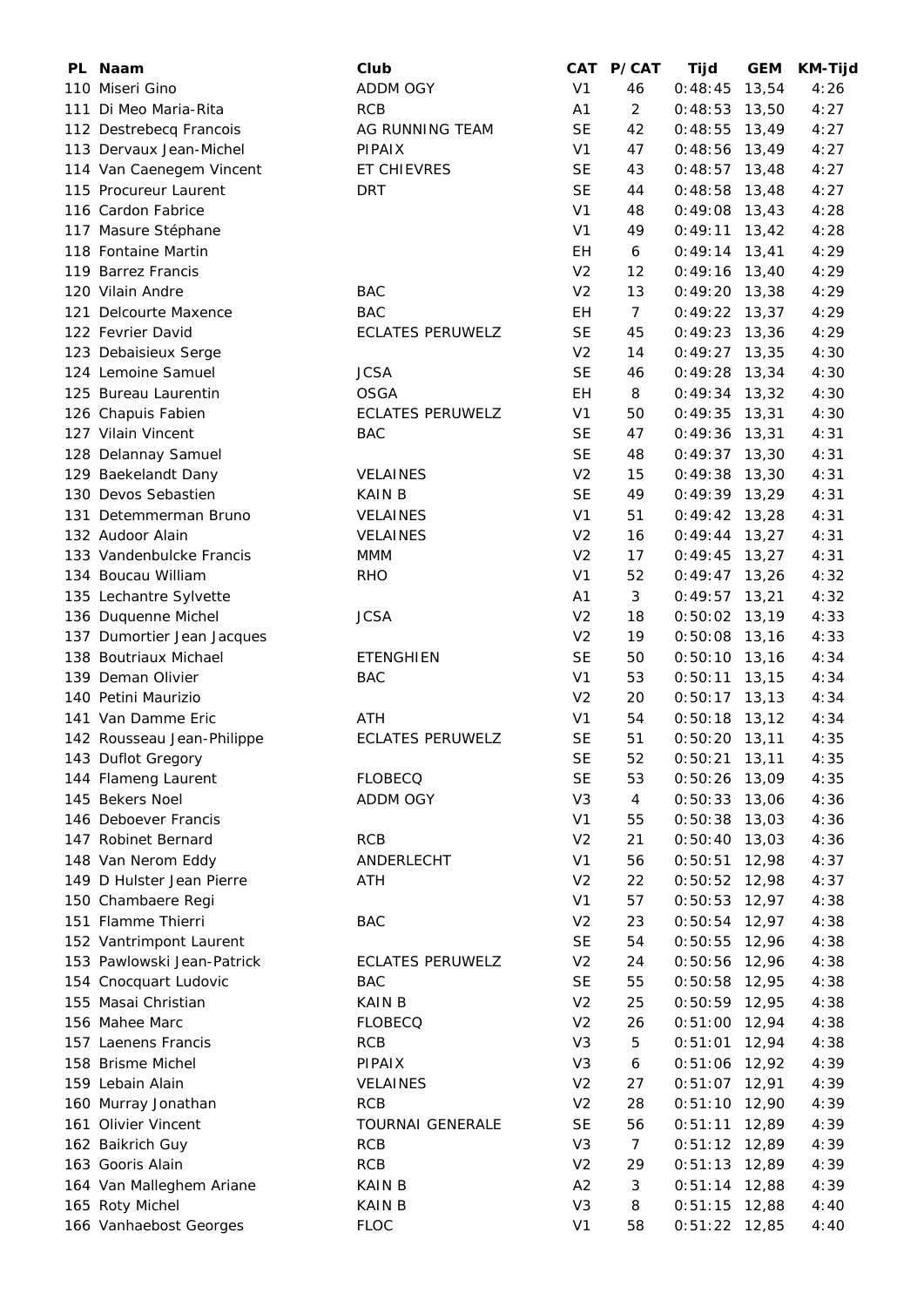| PL Naam                             | Club                    |                | CAT P/CAT      | <b>Tijd</b>     | <b>GEM</b> | <b>KM-Tijd</b> |
|-------------------------------------|-------------------------|----------------|----------------|-----------------|------------|----------------|
| 167 Desmet Yves                     | <b>JCSA</b>             | V <sub>2</sub> | 30             | 0:51:25         | 12,84      | 4:40           |
| 168 Friquet Jean Noël               | <b>PIPAIX</b>           | V <sub>1</sub> | 59             | $0:51:31$ 12,81 |            | 4:41           |
| 169 Grivet Dominique                | <b>VELAINES</b>         | <b>SE</b>      | 57             | $0:51:32$ 12,81 |            | 4:41           |
| 170 Henrard Eric                    |                         | V <sub>1</sub> | 60             | $0:51:34$ 12,80 |            | 4:41           |
| 171 Conart Francoise                | <b>SPHO</b>             | A2             | 4              | $0:51:35$ 12,79 |            | 4:41           |
| 172 Krys Jonathan                   |                         | <b>SE</b>      | 58             | $0:51:38$ 12,78 |            | 4:42           |
| 173 Lefebvre Bruno                  |                         | V <sub>2</sub> | 31             | $0:51:39$ 12,78 |            | 4:42           |
| 174 Desobry Johan                   |                         | V <sub>2</sub> | 32             | $0:51:40$ 12,77 |            | 4:42           |
| 175 Poot Laurent                    |                         | V <sub>1</sub> | 61             | $0:51:42$ 12,77 |            | 4:42           |
| 176 Vekeman Bernadette              | AXA                     | A3             | $\mathbf{1}$   | $0:51:43$ 12,76 |            | 4:42           |
| 177 Jurquin Christian               | <b>VELAINES</b>         | V <sub>1</sub> | 62             | $0:51:44$ 12,76 |            | 4:42           |
| 178 Mommaerts Jo                    | <b>RCB</b>              | V4             | $\overline{2}$ | $0:51:48$ 12,74 |            | 4:43           |
| 179 Sulmon Robin                    | <b>TOURNAI GENERALE</b> | <b>SE</b>      | 59             | $0:51:50$ 12,73 |            | 4:43           |
| 180 Brou Xavier                     |                         | V <sub>2</sub> | 33             | $0:51:54$ 12,72 |            | 4:43           |
| 181 Fourdin Vincent                 |                         | <b>SE</b>      | 60             | $0:51:55$ 12,71 |            | 4:43           |
| 182 Pieron Vincent                  | <b>ECLATES PERUWELZ</b> | V <sub>1</sub> | 63             | $0:51:58$ 12,70 |            | 4:43           |
| 183 Lagneau Sébastien               |                         | <b>SE</b>      | 61             | $0:52:04$ 12,68 |            | 4:44           |
| 184 Berthe Alexandre                | <b>TOURNAI GENERALE</b> | <b>SE</b>      | 62             | $0:52:25$ 12,59 |            | 4:46           |
| 185 Lefebvre Nicolas                |                         | V <sub>1</sub> | 64             | $0:52:27$ 12,58 |            | 4:46           |
| 186 Meuret Philippe                 | LES NOIX DE COCO        | <b>SE</b>      | 63             | $0:52:30$ 12,57 |            | 4:46           |
| 187 Dorval Roland                   |                         | V <sub>1</sub> | 65             | $0:52:32$ 12,56 |            | 4:47           |
| 188 Schoonooghe Erwin               | <b>VELAINES</b>         | V <sub>1</sub> | 66             | $0:52:33$ 12,56 |            | 4:47           |
| 189 Cauchies Christophe             |                         | V <sub>1</sub> | 67             | $0:52:42$ 12,52 |            | 4:47           |
| 190 Charles Stéphane                | <b>HERINNES</b>         | <b>SE</b>      | 64             | $0:52:44$ 12,52 |            | 4:48           |
| 191 Debels Olivier                  | <b>ECLA</b>             | V <sub>1</sub> | 68             | $0:52:46$ 12,51 |            | 4:48           |
| 192 Binet Maxime                    |                         | EH             | 9              | $0:52:49$ 12,50 |            | 4:48           |
|                                     | <b>PIPAIX</b>           | V <sub>1</sub> | 69             |                 |            |                |
| 193 Mahieu Eddy<br>194 Bot Jean Luc | <b>ECLA</b>             |                | 34             | $0:52:52$ 12,48 |            | 4:48           |
|                                     |                         | V <sub>2</sub> |                | $0:52:53$ 12,48 |            | 4:48           |
| 195 Beerens Jan                     | ROADJOGGERS HAALTERT    | V <sub>2</sub> | 35             | $0:52:54$ 12,48 |            | 4:49           |
| 196 De Backer Dave                  | <b>FLOBECQ</b>          | <b>SE</b>      | 65             | $0:53:01$ 12,45 |            | 4:49           |
| 197 Lequenne Francois               |                         | EH             | 10             | $0:53:02$ 12,45 |            | 4:49           |
| 198 Eba Jean-Michel                 |                         | V <sub>1</sub> | 70             | $0:53:03$ 12,44 |            | 4:49           |
| 199 Tesson Yves                     |                         | V <sub>1</sub> | 71             | $0:53:06$ 12,43 |            | 4:50           |
| 200 Dervaux Claude                  | PIPAIX                  | V <sub>2</sub> | 36             | $0:53:08$ 12,42 |            | 4:50           |
| 201 Decubber Marc                   | BAC                     | V <sub>2</sub> | 37             | $0:53:16$ 12,39 |            | 4:51           |
| 202 Meurisse Cedric                 |                         | <b>SE</b>      | 66             | $0:53:19$ 12,38 |            | 4:51           |
| 203 Quintin Pierre                  | <b>BAC</b>              | V <sub>1</sub> | 72             | 0:53:21         | 12,37      | 4:51           |
| 204 Bourgi Patrick                  | BASE3                   | V <sub>1</sub> | 73             | $0:53:22$ 12,37 |            | 4:51           |
| 205 Delcroix Patrick                | <b>SUKCESTFOU</b>       | V <sub>2</sub> | 38             | $0:53:23$ 12,36 |            | 4:51           |
| 206 Harmegnies Pierre               | <b>SPHO</b>             | V <sub>2</sub> | 39             | $0:53:24$ 12,36 |            | 4:51           |
| 207 Daels Sebastien                 | POPUELLES DREAM TEAM    | <b>SE</b>      | 67             | $0:53:25$ 12,36 |            | 4:51           |
| 208 Carpentier Séverine             | <b>SPHO</b>             | A1             | $\overline{4}$ | $0:53:26$ 12,35 |            | 4:51           |
| 209 Bogemans Sébastien              | KAIN B                  | EН             | 11             | $0:53:27$ 12,35 |            | 4:52           |
| 210 Moulin. Luc                     |                         | V <sub>1</sub> | 74             | $0:53:28$ 12,34 |            | 4:52           |
| 211 Mercier Pascal                  | KAIN B                  | V <sub>2</sub> | 40             | $0:53:29$ 12,34 |            | 4:52           |
| 212 Laurent Nicolas                 |                         | V <sub>1</sub> | 75             | $0:53:30$ 12,34 |            | 4:52           |
| 213 Flament Eddy                    |                         | V <sub>1</sub> | 76             | 0:53:31         | 12,33      | 4:52           |
| 214 Hache Manu                      | <b>TOURNAI GENERALE</b> | <b>SE</b>      | 68             | 0:53:33         | 12,32      | 4:52           |
| 215 Chevalier Claude                | <b>VELAINES</b>         | V <sub>2</sub> | 41             | $0:53:35$ 12,32 |            | 4:52           |
| 216 Pottiez Jean Luc                | VELAINES                | V <sub>2</sub> | 42             | 0:53:37         | 12,31      | 4:52           |
| 217 Segard Christophe               |                         | <b>SE</b>      | 69             | 0:53:38         | 12,31      | 4:53           |
| 218 Verstraete Cedric               |                         | <b>SE</b>      | 70             | $0:53:39$ 12,30 |            | 4:53           |
| 219 Deboever Estelle                |                         | ED             | $\mathbf{1}$   | $0:53:40$ 12,30 |            | 4:53           |
| 220 Klorek Fabrice                  |                         | V <sub>1</sub> | 77             | $0:53:41$ 12,29 |            | 4:53           |
| 221 Dufour Frédéric                 | <b>TOURNAI GENERALE</b> | SE             | 71             | $0:53:42$ 12,29 |            | 4:53           |
| 222 Marescaux Thibaut               |                         | <b>SE</b>      | 72             | $0:53:46$ 12,28 |            | 4:53           |
| 223 Rustin Gwennael                 |                         | <b>SE</b>      | 73             | $0:53:47$ 12,27 |            | 4:53           |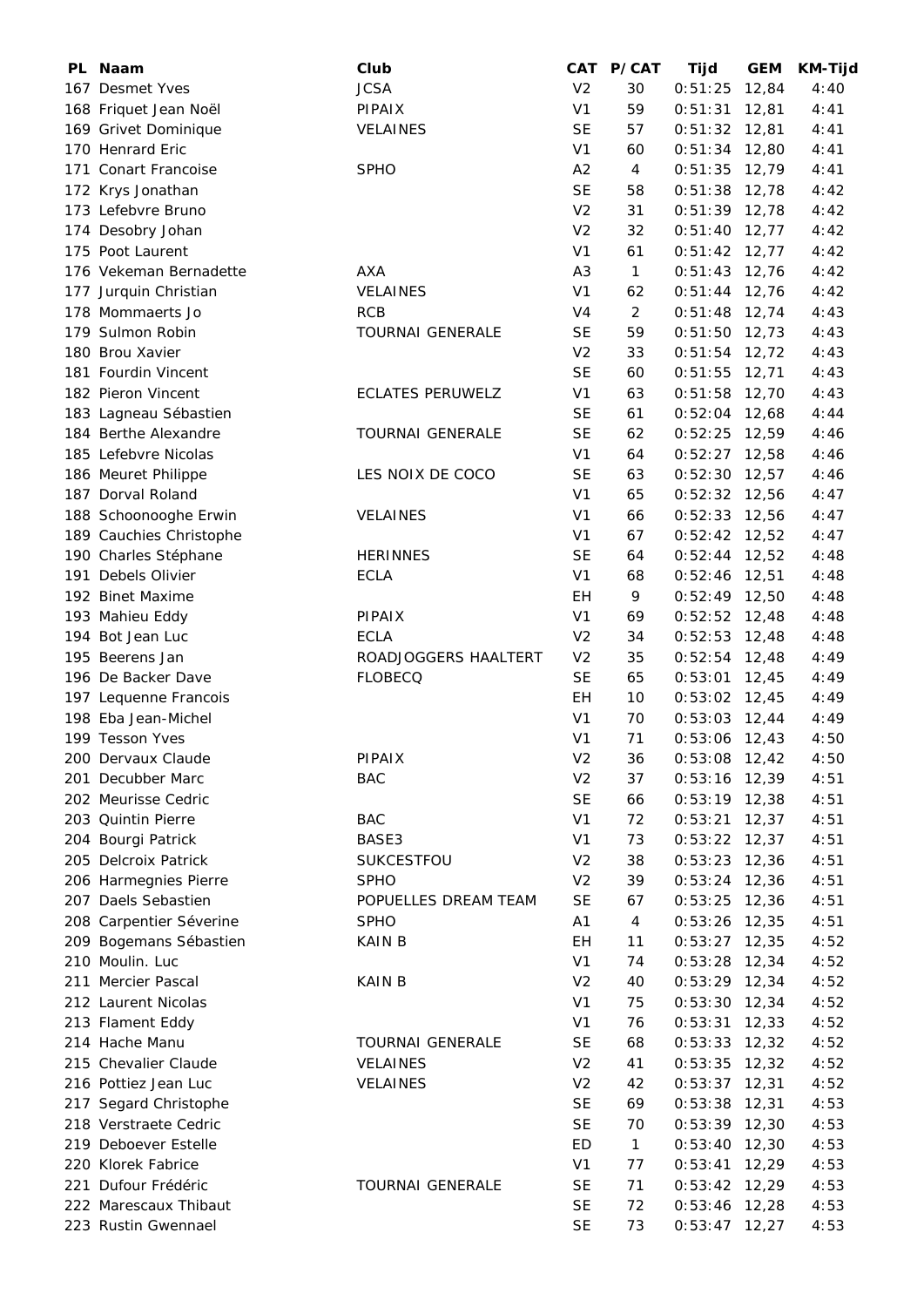|     | PL Naam                     | Club                    |                | CAT P/CAT      | Tijd            | <b>GEM</b> | <b>KM-Tijd</b> |
|-----|-----------------------------|-------------------------|----------------|----------------|-----------------|------------|----------------|
|     | 224 Al-Saadi Yasmina        | <b>FLOBECQ</b>          | A2             | 5              | 0:53:50         | 12,26      | 4:54           |
|     | 225 Lombaert Sébastien      | <b>RCB</b>              | <b>SE</b>      | 74             | $0:53:54$ 12,24 |            | 4:54           |
|     | 226 Boël Pierre             |                         | V <sub>3</sub> | 9              | $0:53:55$ 12,24 |            | 4:54           |
|     | 227 Reybroeck Laurence      | <b>ECLATES PERUWELZ</b> | A1             | 5              | $0:53:57$ 12,23 |            | 4:54           |
|     | 228 Nemeghaire Laurent      | <b>ECLATES PERUWELZ</b> | V <sub>1</sub> | 78             | $0:53:58$ 12,23 |            | 4:54           |
|     | 229 Homerin Frederic        | <b>PRFM</b>             | <b>SE</b>      | 75             | $0:53:59$ 12,23 |            | 4:54           |
|     | 230 Longepee Philippe       |                         | V <sub>2</sub> | 43             | 0:54:00         | 12,22      | 4:55           |
|     | 231 Dereux Francis          |                         | V <sub>2</sub> | 44             | $0:54:09$ 12,19 |            | 4:55           |
|     | 232 Collie Marie-Jo         | VELAINES                | A <sub>3</sub> | $\overline{2}$ | $0:54:12$ 12,18 |            | 4:56           |
|     | 233 De Coninck Hubert       | CAP TEAM                | V <sub>1</sub> | 79             | $0:54:14$ 12,17 |            | 4:56           |
|     | 234 Dubois Christian        |                         | V <sub>2</sub> | 45             | $0:54:20$ 12,15 |            | 4:56           |
|     | 235 Piquet Thierry          | <b>ECLA</b>             | V <sub>2</sub> | 46             | $0:54:22$ 12,14 |            | 4:57           |
|     | 236 Van Nieuwenhove Jhonny  | <b>BAXTER LESSINES</b>  | <b>SE</b>      | 76             | $0:54:23$ 12,14 |            | 4:57           |
|     | 237 Frederic Jean Marie     | <b>BAC</b>              | V <sub>1</sub> | 80             | $0:54:24$ 12,13 |            | 4:57           |
|     | 238 Frederic Adrien         | <b>BAC</b>              | EH             | 12             | $0:54:25$ 12,13 |            | 4:57           |
|     | 239 Devaux Jean Pierre      | <b>SPHO</b>             | V <sub>3</sub> | 10             | $0:54:26$ 12,12 |            | 4:57           |
|     | 240 Piccavet Luc            | <b>GAVERTRIMMERS</b>    | V <sub>2</sub> | 47             | $0:54:27$ 12,12 |            | 4:57           |
|     | 241 Evrard Fabienne         |                         | A <sub>2</sub> | 6              | 0:54:35         | 12,09      | 4:58           |
|     | 242 Debourse Philippe       | <b>SPHO</b>             | V <sub>2</sub> | 48             | 0:54:36         | 12,09      | 4:58           |
|     | 243 Sextoï Jonathane        | LESDAIN D LA MER        | <b>SE</b>      | 77             | 0:54:38         | 12,08      | 4:58           |
|     | 244 Mills Tim               | <b>RCB</b>              | V <sub>1</sub> | 81             | $0:54:46$ 12,05 |            | 4:59           |
|     | 245 Blareau Eric            |                         | V <sub>2</sub> | 49             | $0:54:47$ 12,05 |            | 4:59           |
|     | 246 Delval Valentin         |                         | <b>SE</b>      | 78             | $0:54:48$ 12,04 |            | 4:59           |
|     | 247 Werrebrouck Blaise      | MANHATTAN               | V <sub>1</sub> | 82             | $0:54:54$ 12,02 |            | 4:59           |
|     | 248 Kin Georges             | <b>RCB</b>              | V3             | 11             | $0:54:57$ 12,01 |            | 5:00           |
|     | 249 Godefridi Thierry       |                         | V <sub>3</sub> | 12             | $0:54:59$ 12,00 |            | 5:00           |
|     | 250 Depauw Marc             |                         | V <sub>1</sub> | 83             | $0:55:00$ 12,00 |            | 5:00           |
|     | 251 Divita Rocco            | <b>JCSA</b>             | V <sub>3</sub> | 13             | $0:55:03$ 11,99 |            | 5:00           |
|     | 252 Paindavoine Jean-Claude |                         | V <sub>2</sub> | 50             | 0:55:05         |            | 5:00           |
|     |                             |                         |                |                |                 | 11,98      |                |
|     | 253 Deconinck Jean Marie    | TORTUES MESLINOISES     | V <sub>2</sub> | 51             | $0:55:07$ 11,97 |            | 5:01           |
|     | 254 Pinon Pablo             | <b>RS TEAM</b>          | <b>SE</b>      | 79             | $0:55:09$ 11,97 |            | 5:01           |
|     | 255 Bauthier Christian      | PROMORUNBIKE            | V <sub>2</sub> | 52             | $0:55:10$ 11,96 |            | 5:01           |
|     | 256 Masquilier Sara         |                         | A1             | 6              | $0:55:13$ 11,95 |            | 5:01           |
|     | 257 Leclercq Sybille        | <b>KAIN B</b>           | A2             | 7              | $0:55:18$ 11,93 |            | 5:02           |
|     | 258 Pottiez Guy             | <b>VELAINES</b>         | V <sub>2</sub> | 53             | $0:55:19$ 11,93 |            | 5:02           |
|     | 259 Duthoit Benedicte       | <b>HERINNES</b>         | A1             | $\overline{7}$ | 0:55:20         | 11,93      | 5:02           |
|     | 260 Ergo Philippe           | <b>HERINNES</b>         | V <sub>1</sub> | 84             | 0:55:25         | 11,91      | 5:02           |
|     | 261 Mascret Frederic        | <b>JCSA</b>             | V <sub>1</sub> | 85             | 0:55:26         | 11,91      | 5:02           |
|     | 262 Hallemans David         |                         | <b>SE</b>      | 80             | 0:55:29         | 11,90      | 5:03           |
|     | 263 Dendievel Renaud        |                         | <b>SE</b>      | 81             | 0:55:31         | 11,89      | 5:03           |
|     | 264 Deroux Francis          | ADDM OGY                | V <sub>2</sub> | 54             | 0:55:32         | 11,88      | 5:03           |
|     | 265 Delguste Gregory        | <b>COACH RUNNING</b>    | <b>SE</b>      | 82             | 0:55:33         | 11,88      | 5:03           |
|     | 266 Wauquiez Bernard        | <b>BAC</b>              | V <sub>3</sub> | 14             | 0:55:34         | 11,88      | 5:03           |
|     | 267 Dogot Bernard           | <b>ADJ</b>              | V <sub>2</sub> | 55             | 0:55:41         | 11,85      | 5:04           |
|     | 268 Werrebrouck Mahaut      | <b>VELAINES</b>         | A1             | 8              | 0:55:44         | 11,84      | 5:04           |
|     | 269 Fontaine Luc            | <b>VELAINES</b>         | V <sub>2</sub> | 56             | 0:55:46         | 11,84      | 5:04           |
|     | 270 Michiels Philippe       |                         | V <sub>2</sub> | 57             | 0:55:51         | 11,82      | 5:05           |
| 271 | Engeler William             | <b>RCB</b>              | V <sub>2</sub> | 58             | 0:55:52         | 11,81      | 5:05           |
|     | 272 Thirion Gaetane         |                         | DA             | $\mathbf{1}$   | 0:55:53         | 11,81      | 5:05           |
|     | 273 Cappon Bernard          |                         | V <sub>3</sub> | 15             | 0:55:54         | 11,81      | 5:05           |
|     | 274 Happy Meal              | LESDAIN D LA MER        | <b>SE</b>      | 83             | 0:55:56         | 11,80      | 5:05           |
|     | 275 Dumortier Fabien        |                         | <b>SE</b>      | 84             | 0:55:57         | 11,80      | 5:05           |
|     | 276 Ramu Annick             | KAIN B                  | A2             | 8              | 0:56:02         | 11,78      | 5:06           |
|     | 277 Vanderhaegen Jacques    | <b>VELAINES</b>         | V <sub>2</sub> | 59             | 0:56:03         | 11,78      | 5:06           |
|     | 278 Vansingle Thibault      |                         | <b>SE</b>      | 85             | 0:56:06         | 11,76      | 5:06           |
|     | 279 Carpentier Joel         | STANDARD                | V <sub>1</sub> | 86             | 0:56:08         | 11,76      | 5:06           |
|     | 280 Dumoulin Sylvie         |                         | A1             | 9              | $0:56:12$ 11,74 |            | 5:07           |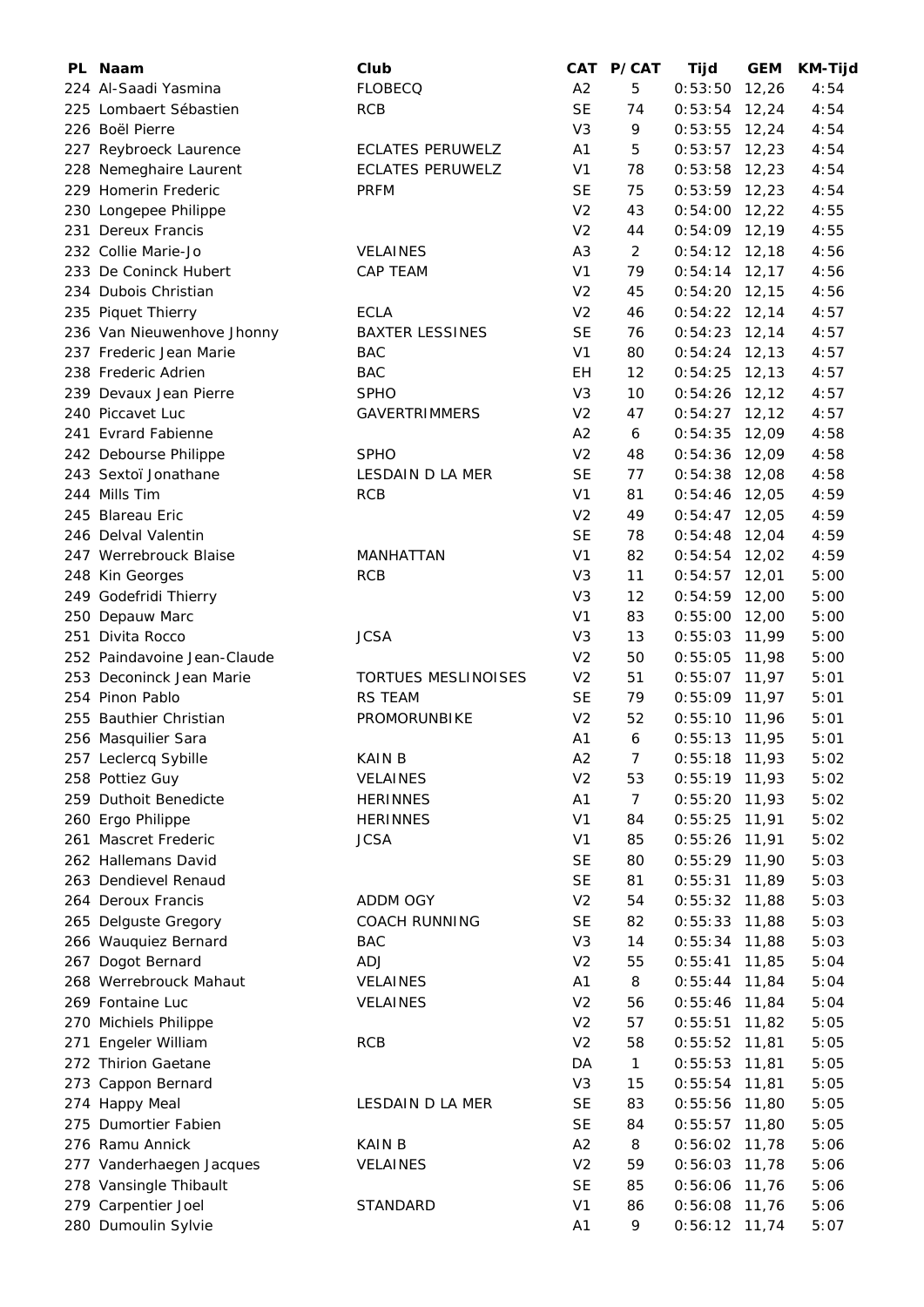| PL Naam                     | Club                     | CAT            | <b>P/CAT</b>   | Tijd            | <b>GEM</b> | KM-Tijd |
|-----------------------------|--------------------------|----------------|----------------|-----------------|------------|---------|
| 281 Henrard Marc            |                          | <b>SE</b>      | 86             | 0:56:13         | 11,74      | 5:07    |
| 282 Mathé Laurent           |                          | <b>SE</b>      | 87             | $0:56:19$ 11,72 |            | 5:07    |
| 283 De Craene Jean Philippe |                          | <b>SE</b>      | 88             | $0:56:24$ 11,70 |            | 5:08    |
| 284 Meurisse Jean           | <b>SPHO</b>              | V <sub>2</sub> | 60             | $0:56:43$ 11,64 |            | 5:09    |
| 285 Manche Patrick          | <b>TEMPLEUVE</b>         | V <sub>1</sub> | 87             | $0:56:44$ 11,63 |            | 5:09    |
| 286 Campener Francois       | <b>BAC</b>               | <b>SE</b>      | 89             | 0:56:45         | 11,63      | 5:10    |
| 287 Haubruge Sebastien      | UN GARS-UNE FILLE        | V <sub>1</sub> | 88             | $0:56:47$ 11,62 |            | 5:10    |
| 288 Vancaenegem Valentin    |                          | <b>SE</b>      | 90             | 0:56:50         | 11,61      | 5:10    |
| 289 Cochez Jean Albert      | KAIN B                   | V <sub>2</sub> | 61             | $0:56:55$ 11,60 |            | 5:10    |
| 290 Claes Anthony           | <b>ASSA</b>              | <b>SE</b>      | 91             | $0:56:58$ 11,59 |            | 5:11    |
| 291 Belin Albert            |                          | V <sub>2</sub> | 62             | $0:57:00$ 11,58 |            | 5:11    |
| 292 Delonville Daniel       | <b>VELAINES</b>          | V <sub>3</sub> | 16             | $0:57:03$ 11,57 |            | 5:11    |
| 293 Salome Michel           |                          | V <sub>1</sub> | 89             | $0:57:06$ 11,56 |            | 5:11    |
| 294 Cousse Christophe       | <b>VELAINES</b>          | V <sub>1</sub> | 90             | $0:57:08$ 11,55 |            | 5:12    |
| 295 Seynaeve Serge          | <b>MMM</b>               | V <sub>2</sub> | 63             | $0:57:10$ 11,55 |            | 5:12    |
| 296 Poumier Arnaud          |                          | <b>SE</b>      | 92             | $0:57:13$ 11,54 |            | 5:12    |
| 297 Mol Alain               | SUKCESTFOU               | V <sub>1</sub> | 91             | $0:57:15$ 11,53 |            | 5:12    |
| 298 Schoppe Anita           | AXA                      | A <sub>3</sub> | 3              | $0:57:16$ 11,53 |            | 5:12    |
| 299 Delvaux Laurent         |                          | V <sub>1</sub> | 92             | $0:57:29$ 11,48 |            | 5:14    |
| 300 Michel Jacques          |                          | V <sub>2</sub> | 64             | 0:57:41         | 11,44      | 5:15    |
| 301 Planque Jean Luc        | <b>JCSA</b>              | V <sub>2</sub> | 65             | $0:57:47$ 11,42 |            | 5:15    |
| 302 Neerdaels Guido         |                          | V <sub>1</sub> | 93             | $0:57:48$ 11,42 |            | 5:15    |
| 303 Lamarque Christian      | <b>ACCROS 5 CLOCHERS</b> | V <sub>3</sub> | 17             | $0:57:52$ 11,41 |            | 5:16    |
| 304 Vallee Philippe         | ADDM OGY                 | V <sub>1</sub> | 94             | $0:58:05$ 11,36 |            | 5:17    |
| 305 Bugada Jean-Pierre      | <b>RCB</b>               | V3             | 18             | $0:58:17$ 11,32 |            | 5:18    |
| 306 Bébé Jean               | <b>RCB</b>               | V <sub>4</sub> | 3              | $0:58:18$ 11,32 |            | 5:18    |
| 307 Piquer Philippe         | <b>RHO</b>               | V <sub>1</sub> | 95             | $0:58:19$ 11,32 |            | 5:18    |
| 308 Tilleul Carine          | <b>BERLIERE</b>          | A <sub>1</sub> | 10             | 0:58:21         | 11,31      | 5:18    |
| 309 Berthe Véronique        | <b>HERINNES</b>          | A <sub>1</sub> | 11             | 0:58:22         | 11,31      | 5:18    |
| 310 Henry Bernard           |                          | V <sub>1</sub> | 96             | 0:58:31         | 11,28      | 5:19    |
| 311 Vanhoutte Agathe        |                          | A <sub>1</sub> | 12             | $0:58:43$ 11,24 |            | 5:20    |
| 312 Casse Henry             |                          | V <sub>1</sub> | 97             | $0:58:49$ 11,22 |            | 5:21    |
| 313 Campener Bernard        | <b>BAC</b>               | V <sub>2</sub> | 66             | $0:58:52$ 11,21 |            | 5:21    |
| 314 Reybroeck Alexandre     |                          | <b>SE</b>      | 93             | $0:58:57$ 11,20 |            | 5:22    |
| 315 Brassart Patrick        |                          | V <sub>1</sub> | 98             | 0:58:59         | 11,19      | 5:22    |
| 316 Devos Alain             | <b>NAC</b>               | V <sub>2</sub> | 67             | 0:59:03         | 11,18      | 5:22    |
| 317 Guysens Francis         |                          | V <sub>3</sub> | 19             | $0:59:09$ 11,16 |            | 5:23    |
| 318 Hautecoeur Laurent      |                          | V <sub>1</sub> | 99             | 0:59:10         | 11,15      | 5:23    |
| 319 Bernard Jacques         |                          | V <sub>2</sub> | 68             | $0:59:12$ 11,15 |            | 5:23    |
| 320 Van Glabeke Youri       |                          | <b>SE</b>      | 94             | 0:59:23         | 11,11      | 5:24    |
| 321 Desmont Catherine       | UN GARS-UNE FILLE        | A1             | 13             | $0:59:24$ 11,11 |            | 5:24    |
| 322 Vancoppenolle Guy       |                          | V <sub>3</sub> | 20             | $0:59:29$ 11,10 |            | 5:24    |
| 323 Mauroy Frederic         | <b>SPHO</b>              | V <sub>1</sub> | 100            | $0:59:32$ 11,09 |            | 5:25    |
| 324 Houzet Bert             | <b>JCSA</b>              | <b>SE</b>      | 95             | 0:59:35         | 11,08      | 5:25    |
| 325 Lee Li                  | <b>TOUS A BORD</b>       | DA             | $\overline{2}$ | 0:59:42         | 11,06      | 5:26    |
| 326 Lenvain Jean Francois   | <b>TOUS A BORD</b>       | <b>SE</b>      | 96             | 0:59:43         | 11,05      | 5:26    |
| 327 Lefebvre Norbert        | <b>VELAINES</b>          | V <sub>1</sub> | 101            | 0:59:47         | 11,04      | 5:26    |
| 328 Frederic Jean-Pierre    | <b>BAC</b>               | V <sub>1</sub> | 102            | 0:59:48         | 11,04      | 5:26    |
| 329 Malice Barbara          |                          | A1             | 14             | 0:59:52         | 11,02      | 5:27    |
| 330 Parent Sabine           | <b>VELAINES</b>          | A <sub>1</sub> | 15             | 0:59:56         | 11,01      | 5:27    |
| 331 Grulois Joseph          | <b>JCSA</b>              | V <sub>3</sub> | 21             | 0:59:57         | 11,01      | 5:27    |
| 332 Deberdt Dany            | <b>JCSA</b>              | V <sub>3</sub> | 22             | 1:00:06         | 10,98      | 5:28    |
| 333 Desauvage Camille       |                          | DA             | 3              | 1:00:24         | 10,93      | 5:29    |
| 334 Van Hulle Sébastien     | SUKCESTFOU               | <b>SE</b>      | 97             | 1:00:25         | 10,92      | 5:30    |
| 335 Pauwels Jean-Paul       | SUKCESTFOU               | V <sub>2</sub> | 69             | 1:00:27         | 10,92      | 5:30    |
| 336 Rigot Serge             | RCB                      | V <sub>3</sub> | 23             | 1:00:28         | 10,92      | 5:30    |
| 337 Dogot Pierre            | <b>ADJ</b>               | V <sub>2</sub> | 70             | 1:00:29 10,91   |            | 5:30    |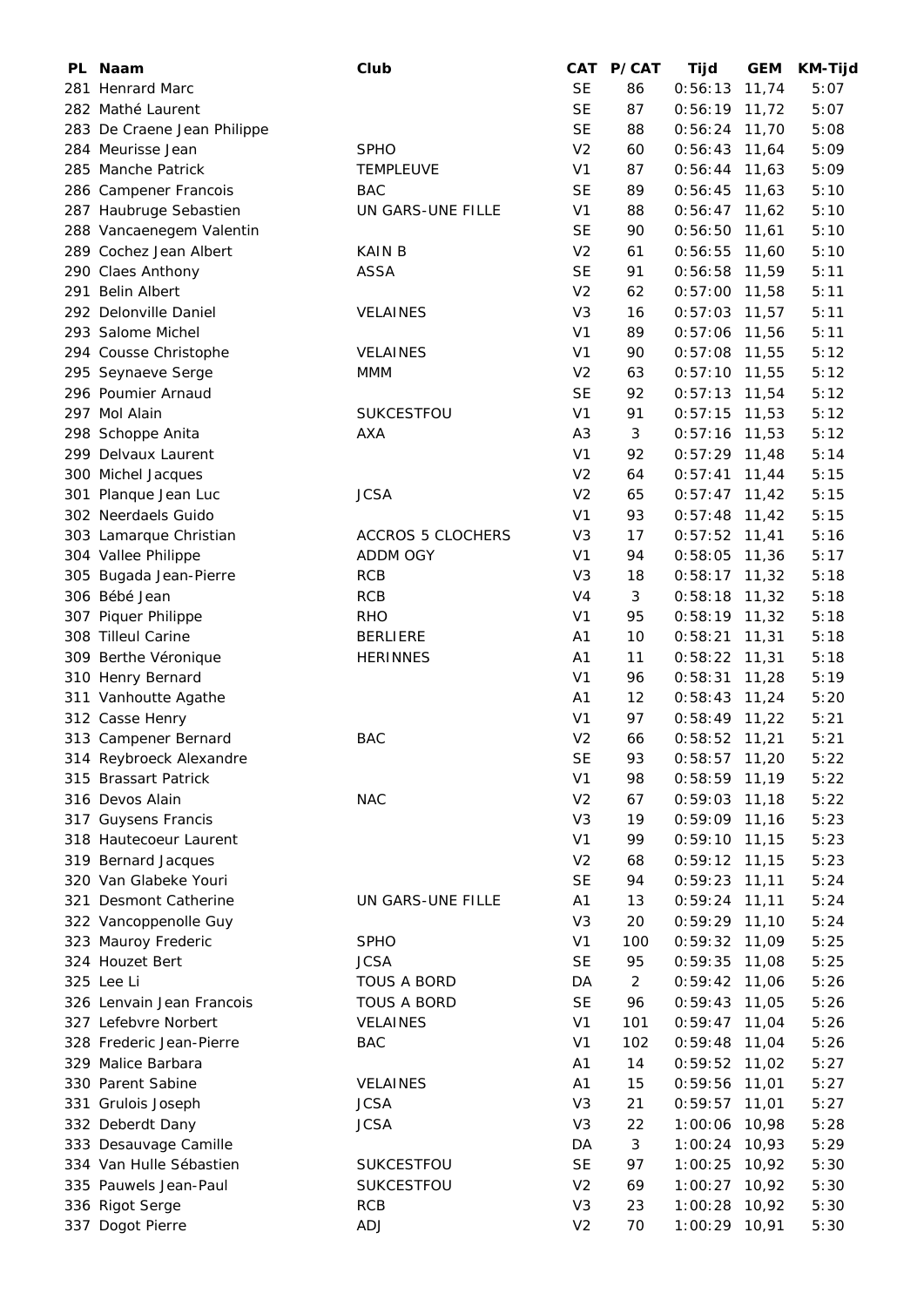| PL Naam                     | Club                    | CAT            | P/CAT          | Tijd            | <b>GEM</b> | <b>KM-Tijd</b> |
|-----------------------------|-------------------------|----------------|----------------|-----------------|------------|----------------|
| 338 Malvoz Jean Rene        | <b>ESM</b>              | V <sub>3</sub> | 24             | 1:00:35         | 10,89      | 5:30           |
| 339 Fervaille Fabienne      | <b>PIPAIX</b>           | A2             | 9              | 1:00:45         | 10,86      | 5:31           |
| 340 Moreau Rita             | <b>ECLA</b>             | A <sub>3</sub> | 4              | 1:00:48         | 10,86      | 5:32           |
| 341 Pennequin Sacha         | <b>SPHO</b>             | EН             | 13             | 1:00:54         | 10,84      | 5:32           |
| 342 Kint Vanessa            |                         | A <sub>1</sub> | 16             | 1:00:55         | 10,83      | 5:32           |
| 343 Barbier Bernard         | <b>VELAINES</b>         | V <sub>2</sub> | 71             | 1:00:57         | 10,83      | 5:32           |
| 344 Velghe Stéphane         | ZATAC                   | V <sub>2</sub> | 72             | 1:01:05         | 10,80      | 5:33           |
| 345 Vermeulen Stephane      |                         | V <sub>1</sub> | 103            | 1:01:08         | 10,80      | 5:33           |
| 346 Frederic Marie-Chantal  | <b>VELAINES</b>         | A2             | 10             | 1:01:11         | 10,79      | 5:34           |
| 347 Frederic Nathalie       |                         | A2             | 11             | $1:01:14$ 10,78 |            | 5:34           |
| 348 Dutilleul Anne Marie    | <b>VELAINES</b>         | A <sub>3</sub> | 5              | 1:01:15         | 10,78      | 5:34           |
| 349 Denys Myriam            | <b>VELAINES</b>         | A <sub>1</sub> | 17             | 1:01:18         | 10,77      | 5:34           |
| 350 Boonaert Hilaire        | <b>JCSA</b>             | V <sub>3</sub> | 25             | 1:01:20         | 10,76      | 5:35           |
| 351 Vanderstichelen Laurent |                         | V <sub>1</sub> | 104            | 1:01:32         | 10,73      | 5:36           |
| 352 Vinchent Sylvie         | <b>ECLATES PERUWELZ</b> | A <sub>1</sub> | 18             | 1:01:35         | 10,72      | 5:36           |
| 353 Giacomello Norge        | ROAD RUNNING TOURNAI    | V <sub>1</sub> | 105            | 1:01:40         | 10,70      | 5:36           |
| 354 Moulin Carole           |                         | A <sub>1</sub> | 19             | 1:01:41         | 10,70      | 5:36           |
| 355 Vangheluwe Patrick      | <b>VELAINES</b>         | V <sub>2</sub> | 73             | 1:01:43         | 10,69      | 5:37           |
| 356 Casier Ariane           | <b>SPHO</b>             | A <sub>3</sub> | 6              | 1:01:51         | 10,67      | 5:37           |
| 357 Francois Jose           | <b>VELAINES</b>         | V <sub>2</sub> | 74             | 1:02:08         | 10,62      | 5:39           |
| 358 Bosco Florence          | <b>RCB</b>              | DA             | $\overline{4}$ | 1:02:09 10,62   |            | 5:39           |
| 359 Dumortier Manon         |                         | ED             | 2              | 1:02:37         | 10,54      | 5:42           |
| 360 Dumortier Olivier       |                         | <b>SE</b>      | 98             | 1:02:41         | 10,53      | 5:42           |
| 361 De Vos Patrice          |                         | V <sub>2</sub> | 75             | 1:02:42         | 10,53      | 5:42           |
| 362 Demanet Sophie          |                         | A <sub>1</sub> | 20             | 1:02:48         | 10,51      | 5:43           |
| 363 Dumortier Jules         | <b>BAC</b>              | V <sub>4</sub> | 4              | $1:02:50$ 10,50 |            | 5:43           |
| 364 De Craeye Marine        | POPUELLES DREAM TEAM    | ED             | 3              | $1:03:24$ 10,41 |            | 5:46           |
| 365 De Craeye Michael       | POPUELLES DREAM TEAM    | V <sub>1</sub> | 106            | 1:03:25         | 10,41      | 5:46           |
| 366 Giacomello Oreste       |                         | V <sub>2</sub> | 76             | 1:03:31         | 10,39      | 5:46           |
| 367 Depelchin Daniel        | <b>BAC</b>              | V <sub>2</sub> | 77             | 1:03:40         | 10,37      | 5:47           |
| 368 Bourleau Robert         |                         | V <sub>3</sub> | 26             | 1:03:43         | 10,36      | 5:48           |
| 369 Duhoux Jean Christophe  | ET CHIEVRES             | V <sub>1</sub> | 107            | $1:03:44$ 10,36 |            | 5:48           |
| 370 Decleve Benoit          | <b>PIPAIX</b>           | <b>SE</b>      | 99             | $1:03:46$ 10,35 |            | 5:48           |
| 371 Roty Monique            | <b>KAIN B</b>           | A4             | 99             | 1:03:51         | 10,34      | 5:48           |
| 372 Hallemans Jonathan      |                         | <b>SE</b>      | 100            | 1:03:54         | 10,33      | 5:49           |
| 373 Dendievel Sarah         | <b>ULB SPORT</b>        | DA             | 5              | 1:04:02         | 10,31      | 5:49           |
| 374 Jauniaux Chantal        | <b>RCB</b>              | A <sub>3</sub> | $\overline{7}$ | 1:04:31         | 10,23      | 5:52           |
| 375 Gosselin Axel           | <b>OGY</b>              | <b>SE</b>      | 101            | 1:04:36         | 10,22      | 5:52           |
| 376 Peutte Sylvie           | VELAINES                | A <sub>1</sub> | 21             | 1:04:41         | 10,20      | 5:53           |
| 377 Himpens Martine         | <b>FLOBECQ</b>          | A2             | 12             | 1:04:49         | 10,18      | 5:54           |
| 378 Casteleyn Laurence      |                         | A <sub>1</sub> | 22             | 1:04:50         | 10,18      | 5:54           |
| 379 Moreau Jean Pierre      | <b>ECLA</b>             | V <sub>3</sub> | 27             | 1:04:51         | 10, 18     | 5:54           |
| 380 Fatrez Marie            |                         | DA             | 6              | 1:04:52         | 10, 17     | 5:54           |
| 381 Vannieuwenhuize Eric    |                         | V <sub>1</sub> | 108            | 1:05:15         |            | 5:56           |
| 382 Delille Aurélie         |                         | DA             | $\overline{7}$ |                 | 10, 11     | 5:56           |
|                             |                         |                |                | 1:05:16         | 10, 11     |                |
| 383 Boone Gervaise          | <b>GREG</b>             | A2             | 13             | 1:05:18         | 10, 11     | 5:56           |
| 384 Delobelle Bernadette    | <b>SPHO</b>             | A2             | 14             | 1:05:19         | 10, 10     | 5:56           |
| 385 Delattre Guy            | <b>JCSA</b>             | V <sub>4</sub> | 5              | 1:06:11         | 9,97       | 6:01           |
| 386 Huyskens Benoît         | <b>RCB</b>              | V <sub>1</sub> | 109            | 1:06:13         | 9,97       | 6:01           |
| 387 Vilain Marcel           | <b>BAC</b>              | V <sub>3</sub> | 28             | 1:06:15         | 9,96       | 6:01           |
| 388 Bernus Pol Andre        | <b>KAIN B</b>           | V <sub>2</sub> | 78             | 1:06:22         | 9,94       | 6:02           |
| 389 Gouranna Marie Fabiola  | <b>VELAINES</b>         | A <sub>1</sub> | 23             | 1:07:18         | 9,81       | 6:07           |
| 390 Waucquez Alain          | TDT                     | V <sub>1</sub> | 110            | 1:07:35         | 9,77       | 6:09           |
| 391 Bultot Hugues           |                         | V <sub>1</sub> | 111            | 1:07:50         | 9,73       | 6:10           |
| 392 Musumeci Bruno          | <b>JCSA</b>             | V <sub>2</sub> | 79             | 1:08:07         | 9,69       | 6:12           |
| 393 Delille Emilie          |                         | DA             | 8              | 1:08:25         | 9,65       | 6:13           |
| 394 Vandewalle Marie Rose   | VELAINES                | A3             | 8              | 1:08:55         | 9,58       | 6:16           |